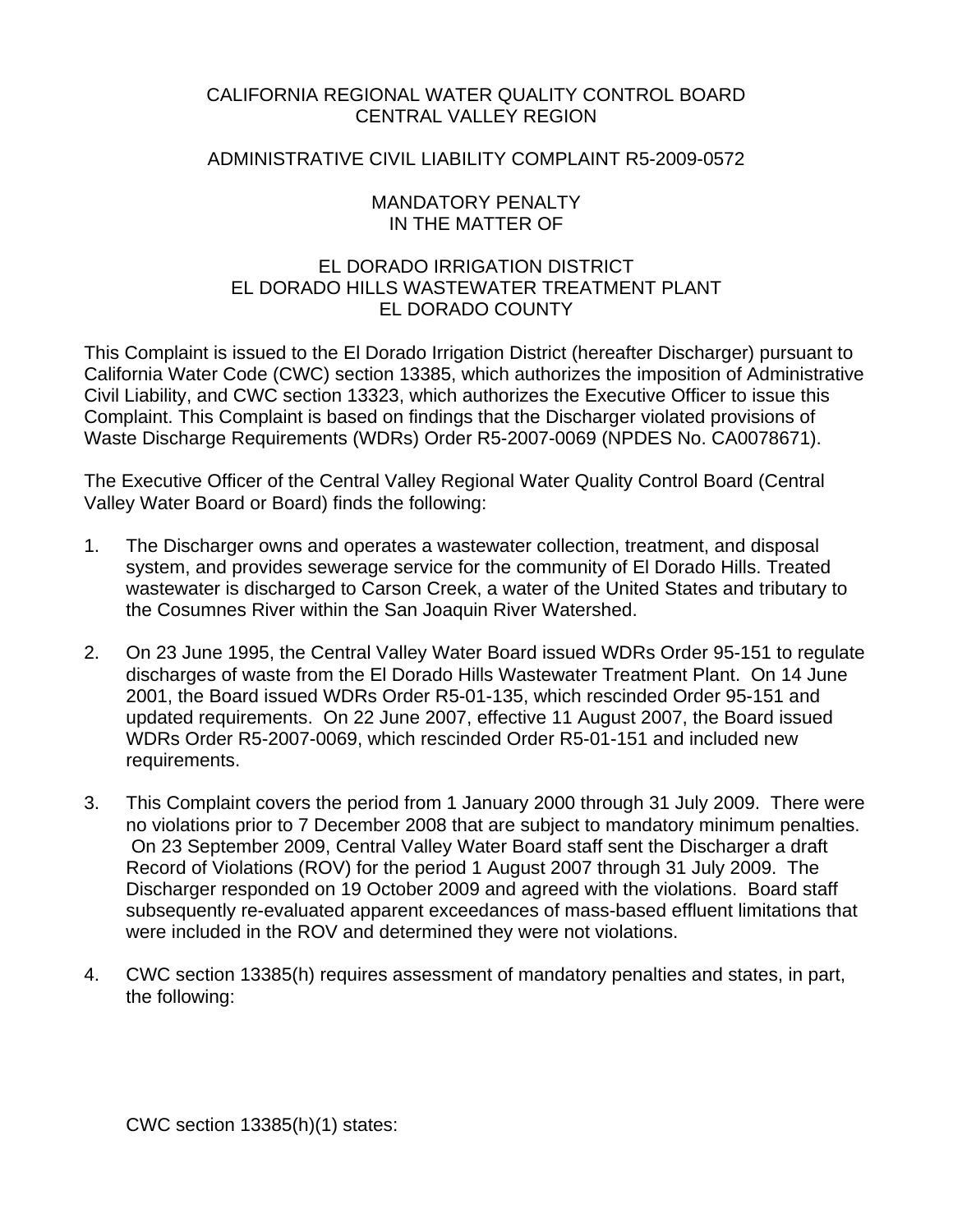Notwithstanding any other provision of this division, and except as provided in subdivisions (j), (k), and (l), a mandatory minimum penalty of three thousand dollars (\$3,000) shall be assessed for each serious violation.

## CWC section 13385 (h)(2) states:

For the purposes of this section, a "serious violation" means any waste discharge that violates the effluent limitations contained in the applicable waste discharge requirements for a Group II pollutant, as specified in Appendix A to Section 123.45 of Title 40 of the Code of Federal Regulations, by 20 percent or more or for a Group I pollutant, as specified in Appendix A to Section 123.45 of Title 40 of the Code of Federal Regulations, by 40 percent or more.

### CWC section 13385(i)(1) states,

Notwithstanding any other provision of this division, and except as provided in subdivisions (j), (k), and (l), a mandatory minimum penalty of three thousand dollars (\$3,000) shall be assessed for each violation whenever the person does any of the following four or more times in any period of six consecutive months, except that the requirement to assess the mandatory minimum penalty shall not be applicable to the first three violations:

- A) Violates a waste discharge requirement effluent limitation.
- B) Fails to file a report pursuant to Section 13260.
- C) Files an incomplete report pursuant to Section 13260.
- D) Violates a toxicity effluent limitation contained in the applicable waste discharge requirements where the waste discharge requirements do not contain pollutant-specific effluent limitations for toxic pollutants.
- 5. CWC section 13323 states, in part:

Any executive officer of a regional board may issue a complaint to any person on whom administrative civil liability may be imposed pursuant to this article. The complaint shall allege the act or failure to act that constitutes a violation of law, the provision authorizing civil liability to be imposed pursuant to this article, and the proposed civil liability.

6. WDRs Order R5-2007-0069 Effluent Limitations IV.A.1.a., include, in part, the following effluent limitations: "*The Discharger shall maintain compliance with the following effluent limitations:*"

### **Table 6b: Concentration and Mass-Based Final Effluent Limitations (based on 3.0 mgd ADWF)**

|                | Units | <b>Effluent Limitations</b> |                   |                |                |                |  |
|----------------|-------|-----------------------------|-------------------|----------------|----------------|----------------|--|
| Parameter      |       | Average                     | Average<br>Weekly | <b>Maximum</b> | Instantaneou   | Instantaneou   |  |
|                |       | <b>Monthly</b>              |                   | <b>Daily</b>   |                |                |  |
|                |       |                             |                   |                | <b>Minimum</b> | <b>Maximum</b> |  |
| Ammonia (as N) | mg/L  | 1.1                         | $- - -$           | 2.14           | $---$          | $- - -$        |  |

7. According to the Discharger's self-monitoring reports, the Discharger committed eight (8) serious Group I violations of the above effluent limitations contained in Order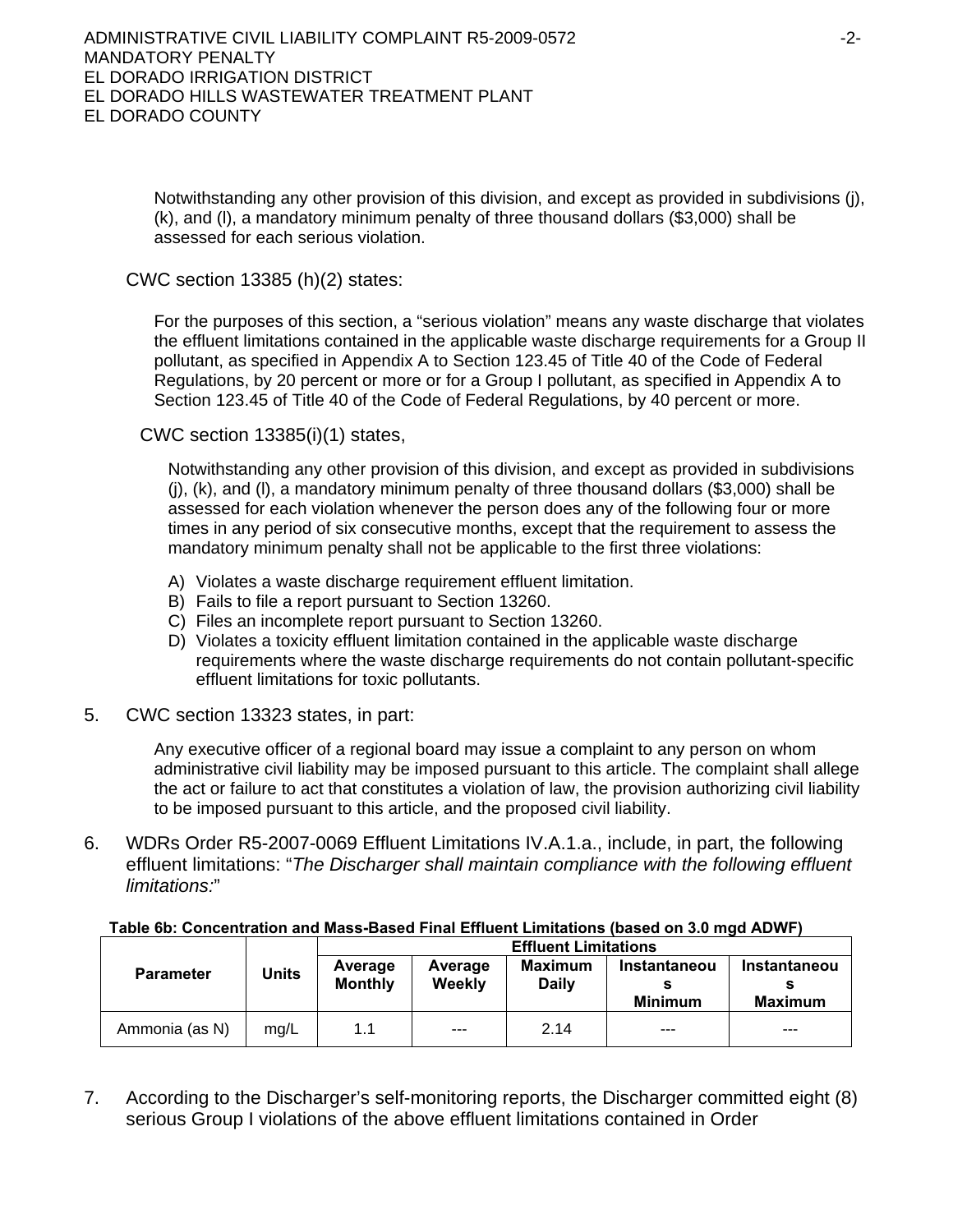R5-2007-0069 during the period 1 January 2000 through 31 July 2009. The violations are defined as serious because measured concentrations of Group I constituents exceeded maximum prescribed levels by more than 40 percent on these occasions. The mandatory minimum penalty for these serious violations is **twenty-four thousand dollars (\$24,000)**.

- 8. According to the Discharger's self-monitoring reports, the Discharger committed four (4) non-serious violations of the above effluent limitations contained in Order R5-2007-0069 during the period 1 January 2000 through 31 July 2009. Two (2) of the non-serious violations are subject to mandatory minimum penalties under CWC section 13385(i)(1) because these violations were preceded by three or more violations within a six-month period. The mandatory minimum penalty for the **two (2)** non-serious violations is **six thousand dollars (\$6,000)**.
- 9. The total amount of the mandatory penalties assessed for the cited effluent violations is **thirty thousand dollars (\$30,000).** A detailed list of the cited effluent violations is included in Attachment A, a part of this Complaint.
- 10. Issuance of this Administrative Civil Liability Complaint to enforce CWC Division 7, Chapter 5.5 is exempt from the provisions of the California Environmental Quality Act (Pub. Resources Code section 21000 et seq.), in accordance with California Code of Regulations, title 14, section 15321(a)(2).

# **EL DORADO IRRIGATION DISTRICT IS HEREBY GIVEN NOTICE THAT:**

- 1. The Executive Officer of the Central Valley Water Board proposes that the Discharger be assessed an Administrative Civil Liability in the amount of **thirty thousand dollars (\$30,000)**.
- 2. A hearing on this matter will be conducted at the Central Valley Water Board meeting scheduled on **27/28/29 January 2010**, unless either of the following occurs by **10 December 2009**:
	- a) The Discharger waives the hearing by completing the attached form (checking off the box next to Option #1) and returning it to the Central Valley Water Board, along with payment for the proposed civil liability of **thirty thousand dollars (\$30,000)**; or
	- b) The Central Valley Water Board agrees to postpone any necessary hearing after the Discharger requests to engage in settlement discussions by checking off the box next to Option #2 on the attached form, and returns it to the Board along with a letter describing the issues to be discussed; or
	- c) The Central Valley Water Board agrees to postpone any necessary hearing after the Discharger requests a delay by checking off the box next to Option #3 on the attached form, and returns it to the Board along with a letter describing the issues to be discussed.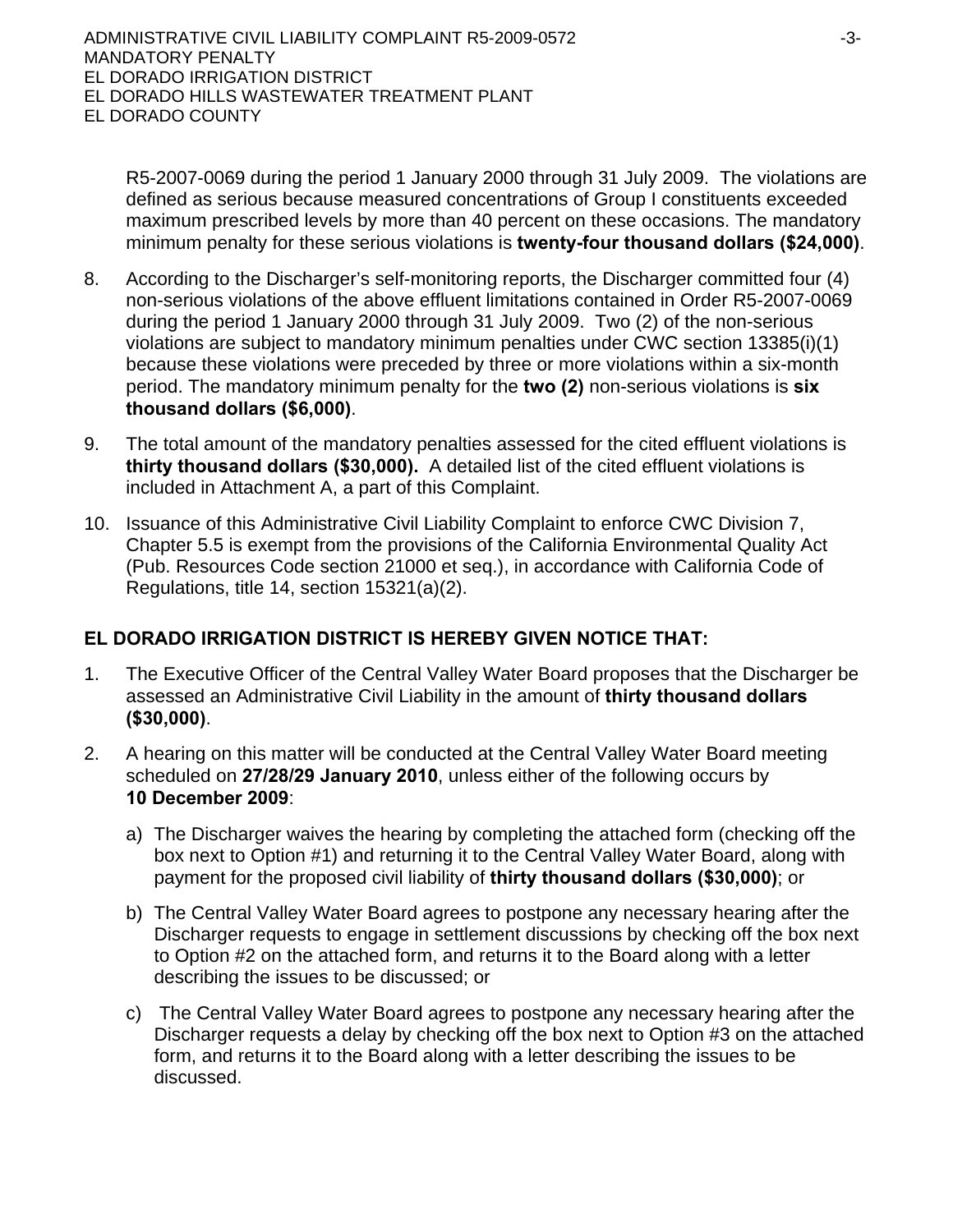3. If a hearing on this matter is held, the Central Valley Water Board will consider whether to affirm, reject, or modify the proposed Administrative Civil Liability, or whether to refer the matter to the Attorney General for recovery of judicial civil liability.

If this matter proceeds to hearing, the Executive Officer reserves the right to amend the proposed amount of civil liability to conform to the evidence presented, including but not limited to, increasing the proposed amount to account for the costs of enforcement (including staff, legal and expert witness costs) incurred after the date of the issuance of this Complaint through completion of the hearing.

*original signed by Joe Karkoski for* 

PAMELA C. CREEDON, Executive Officer

10 November 2009 design and the contract of the contract of the DATE of the contract of the contract of the contract of the contract of the contract of the contract of the contract of the contract of the contract of the contract of the con

Attachment A: Record of Violations BLH: 5-Nov-2009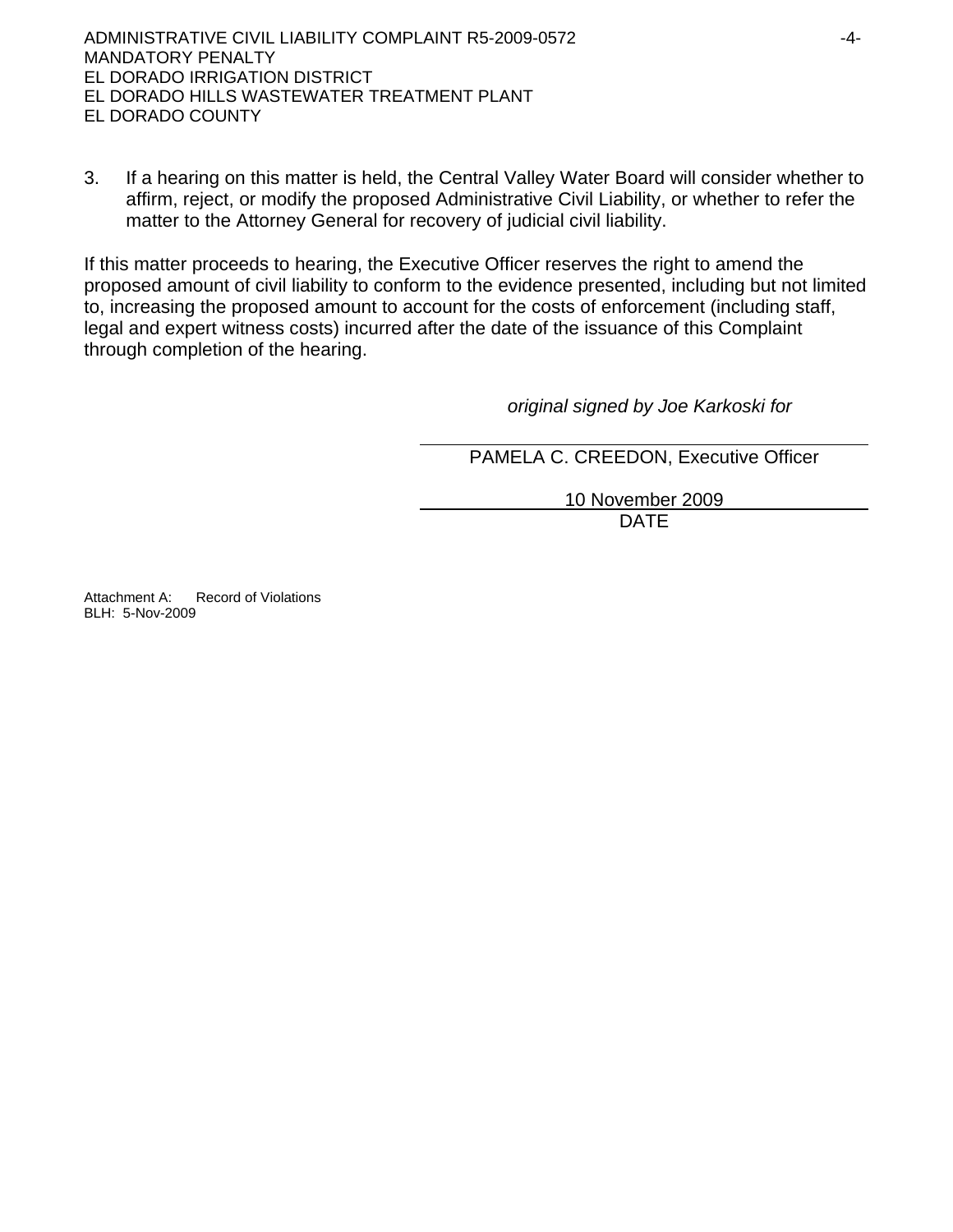### **WAIVER FORM FOR ADMINISTRATIVE CIVIL LIABILITY COMPLAINT**

By signing this waiver, I affirm and acknowledge the following:

I am duly authorized to represent El Dorado Irrigation District (hereafter Discharger) in connection with Administrative Civil Liability Complaint R5-2009-0572 (hereafter Complaint). I am informed that California Water Code section 13323, subdivision (b), states that, "a hearing before the regional board shall be conducted within 90 days after the party has been served. The person who has been issued a complaint may waive the right to a hearing."

### **□** *(OPTION 1: Check here if the Discharger waives the hearing requirement and will pay in full.)*

- a. I hereby waive any right the Discharger may have to a hearing before the Central Valley Water Board.
- b. I certify that the Discharger will remit payment for the proposed civil liability in the full amount of **thirty thousand dollars (\$30,000)** by check that references "ACL Complaint R5-2009-0572" made payable to the *State Water Pollution Cleanup and Abatement Account*. Payment must be received by the Central Valley Water Board by **10 December 2009**.
- c. I understand the payment of the above amount constitutes a proposed settlement of the Complaint, and that any settlement will not become final until after a 30-day public notice and comment period. Should the Central Valley Water Board receive significant new information or comments during this comment period, the Central Valley Water Board's Executive Officer may withdraw the complaint, return payment, and issue a new complaint. I also understand that approval of the settlement will result in the Discharger having waived the right to contest the allegations in the Complaint and the imposition of civil liability.
- d. I understand that payment of the above amount is not a substitute for compliance with applicable laws and that continuing violations of the type alleged in the Complaint may subject the Discharger to further enforcement, including additional civil liability.

**□** *(OPTION 2: Check here if the Discharger waives the 90-day hearing requirement in order to engage in settlement discussions***.)** I hereby waive any right the Discharger may have to a hearing before the Central Valley Water Board within 90 days after service of the complaint, but I reserve the ability to request a hearing in the future. I certify that the Discharger will promptly engage the Central Valley Water Board Prosecution Team in settlement discussions to attempt to resolve the outstanding violation(s). By checking this box, the Discharger requests that the Central Valley Water Board delay the hearing so that the Discharger and the Prosecution Team can discuss settlement. It remains within the discretion of the Central Valley Water Board to agree to delay the hearing. Any proposed settlement is subject to the conditions described above under "Option 1."

**□** *(OPTION 3: Check here if the Discharger waives the 90-day hearing requirement in order to extend the hearing date and/or hearing deadlines. Attach a separate sheet with the amount of additional time requested and the rationale.)* I hereby waive any right the Discharger may have to a hearing before the Central Valley Water Board within 90 days after service of the complaint. By checking this box, the Discharger requests that the Central Valley Water Board delay the hearing and/or hearing deadlines so that the Discharger may have additional time to prepare for the hearing. It remains within the discretion of the Central Valley Water Board to approve the extension.

(Print Name and Title)

(Signature)

(Date)